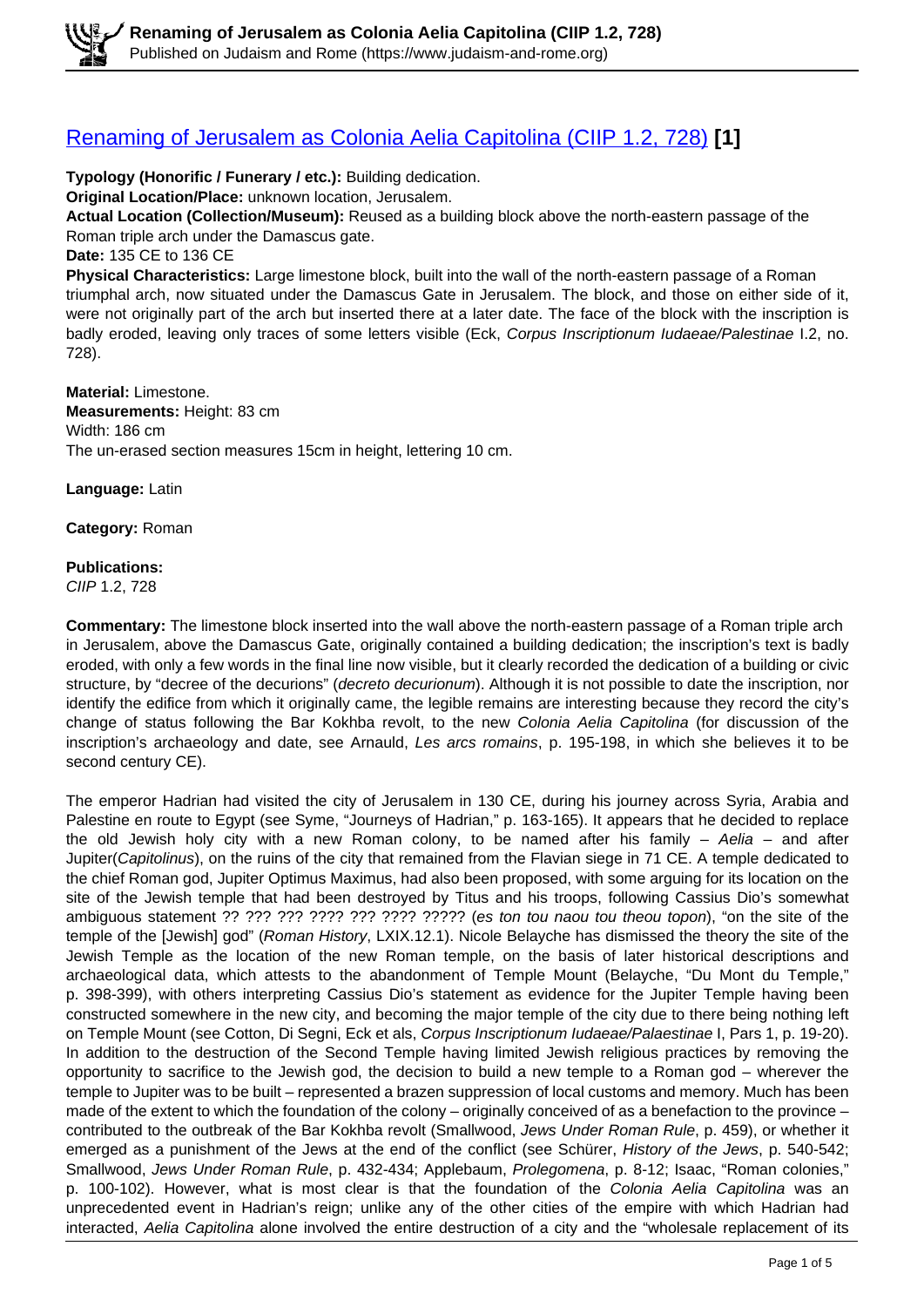population by a new one" (Millar, Rome, the Greek World and the East, p. 188).

A legionary garrison of the Legio X Fretensis had been stationed in Jerusalem since the conclusion of the Flavian conquest there, but following the defeat of the Jews in the Bar Kokhba Revolt the city was additionally re-founded as a colonia, as part of the punishment of the Jews and "as a symbol of Roman tenacity of purpose" (Smallwood, Jews Under Roman Rule, p. 459). Coins were minted that showed the emperor performing the ancient rite of *circumductio*, leading a plough drawn by a cow and a bull around the limits of the new colony, to mark out its sacred pomerium (see e.g. Hill, Catalogue of the Greek Coins of Palestine (Galilee, Samaria and Judaea, p. 82); although it is unlikely that Hadrian himself was actually present for the drawing of the plough, it has been conjectured that the ceremony took place across the ruins of the old city following the example set after the conquest of Carthage in 146 BCE, and even possibly across the old Temple site, to reinforce the victory of Roman Jupiter over the Jewish god (Smallwood, Jews Under Roman Rule, p. 549). The surviving Jews of the city were banned from it, and the surrounding area, by imperial decree, with the exclusion extended to include even Jewish Christians, who had not supported the revolt (Eusebius, Ecclesiastical History IV.6.3-4; Chronicon Paschale, 18-19; Orosius, Seven Books of History Against the Pagans, VII.13.5). They were permitted to return once a year, on 9 Ab, when they could enter the city and bemoan its fate at the Wailing Wall (Smallwood, Jews Under Roman Rule, p. 460).

Physically, the city changed dramatically; a forum was created in the centre of the city including a temple for the Capitoline Triad, and the temple of Jupiter may have been constructed on the site of the Jewish temple, along with one dedicated to Hadrian as Olympius, in further emphasis of Rome's religious and political domination (Smallwood, Jews Under Roman Rule, p. 459-460). The street plan was altered and the city was adorned with two public baths, a theatre, a nymphaeum with four porticoes, and a monumental gate with twelve entrances, according to the list of Hadrianic building works given by Chronicon Paschale (I, 474. For the building works undertaken by Hadrian in Aelia Capitolina, see Boatwright, Hadrian and the Cities of the Roman Empire, p. 196-203; Belayche, Iudaea-Palestina, p. 108-169). Such building works were common features of the early years of Roman colonies, but they also contained an ideological dimension, which aimed at the permanent alteration of the urban landscape and organisation (Isaac, "Roman Colonies," p. 101).

The foundation of Aelia Capitolina did not follow the traditional framework for the establishment of colonies, particularly in the eastern provinces, such as at Berytus, in Pisidia and at Ptolemais, which were veteran settlements intended to tame and civilise the regions in which they were placed (Levick, Roman Colonies, p. 6; 38-40). The colonies acted as "ad hoc garrisons...their sites chosen out of military considerations" (Isaac, "Roman Colonies," p. 93). However, Jerusalem already had a garrison, which had been in control of the city since the First Jewish War in 70 CE, with the Roman colony established by Vespasian instead at Caesarea Maritima, as the Colonia Prima Flavia Augusta Caesarea; the foundation of a colony alongside a garrison is completely unattested elsewhere at this time, and it is not clear how the division between the military territory and the civic administration of Aelia was intended to function. Benjamin Isaac has suggested that Hadrian's actions may have been motivated by the presence of veterans from the existing military garrison with whom the colony could be settled; in terms of religious policy Hadrian's actions could have been achieved by giving Jerusalem polis status, but the practical utility of establishing a colonia and the political weight that such a foundation communicated was an invaluable opportunity to advertise Rome's total dominance and control (Isaac, "Roman Colonies," p. 103-104).

The most important aspect of the foundation of Aelia Capitolina was, however, the message of exclusion that it sent to the provincial population. The Jews were banned from their holiest city, and, in contrast with other cities founded by Hadrian, such as Antinoopolis, the infrastructure and civic organisation aimed at stifling their needs, wants and ethnic character. Indeed, the foundation of the colony "did not involve the local population in any constructive way" (Boatwright, Hadrian and the Cities of the Roman Empire, p. 197-198). It was a self-sufficient entity, that looked Roman and whose name linked it with the emperor and with the cult of Rome's most important god, in a permanent assertion of Rome's suppression of the revolt and her religious and political subjugation of the Jewish people. Although parallels might be drawn with Rome's conversion of military sites such as 'Sarmizegetusa Regia' to the civilian colony of Ulpia Traiana Augusta Dacica Sarmizegetusa, under Trajan (see the Foundation of Dacica [2]), the situation in Aelia Capitolina was different. In Dacia the Roman colony had been founded on a new site, which used the name of the old stronghold as an epithet indicating Rome's ownership of the settlement; in Aelia Capitolina, the earlier city had been razed and its name abolished, but the site remained the same. The intention was not just to establish Roman control and ownership in the region, but to eradicate the Jewish presence from the city entirely; the foundation of the colony "reaffirmed Rome's military might and humiliated the provincials who dared to oppose it" (Boatwright, Hadrian and the Cities of the Roman Empire, p. 202).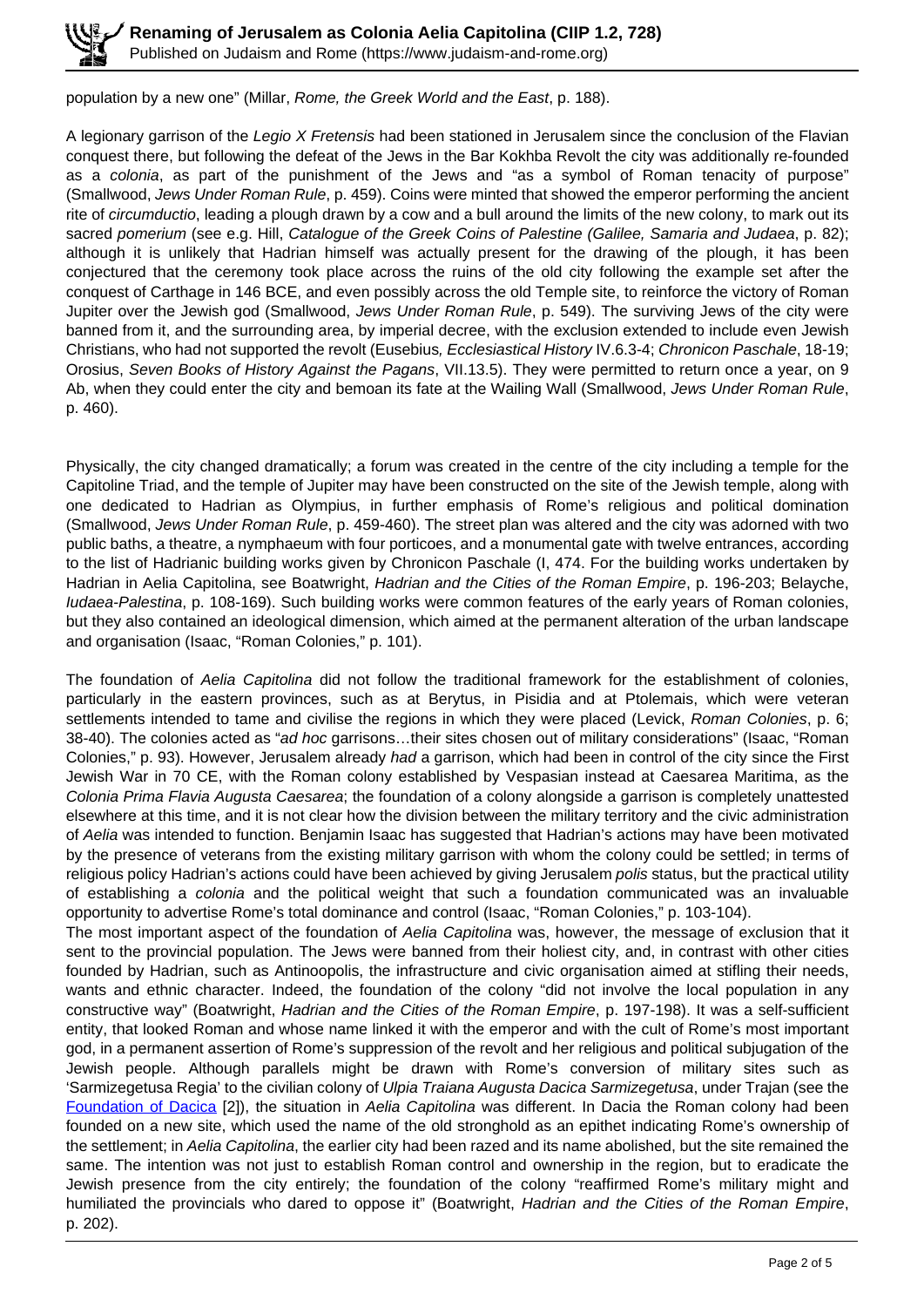Keywords in the original language:

- $\bullet$ colonia<sup>[3]</sup>
- Aelia Capitolina [4]
- decurio [5]

Thematic keywords:

- Roman colony [6]
- Bar Kokhba Revolt [7]
- Third Jewish Revolt [8]
- Hadrian [9]
- Jerusalem<sup>[10]</sup>
- Judea [11]
- Roman domination [12]
- Roman power [13]
- Aelia Capitolina [14]

**Bibliographical references:** Arnould, Caroline, Les arcs romains de Jérusalem. Architecture, décor et urbanisme [15] (Fribourg, Suisse; Göttingen: Editions universitaires; Vandenhoeck & Ruprecht, 1997)

Belayche, Nicole, *Judaea-Palestina: The Pagan Cults in Roman Palestine (Second to Fourth Century*) [16] (Tübingen: Mohr Sibeck, 2001)

Boatwright, Mary T., *Hadrian and the Cities of the Roman Empire* [17] (Princeton: Princeton University Press, 2000)

Cotton, Hannah M., Di Segni, Leah, Eck, Werner, et alii., Corpus Inscriptionum Iudaeae/Palaestinae. Volume L Jerusalem, Pars 1: 1-704 [18] (Berlin: De Gruyter, 2010)

 Eck, Werner, "The Bar Kokhba Revolt: The Roman Point of View" [19], Journal of Roman Studies 89 (1999) : 76-89

Hill, George Francis, Catalogue of the Greek coins of Palestine (Galilee, Samaria and Judaea) [20] (London, 1914)

 Isaac, Benjamin, Roman Colonies in Judaea: The Foundation of Aelia Capitolina [21], Talanta 12-13 (1980) : 31-54

Levick, Barbara, Roman Colonies in Southern Asia Minor [22] (Oxford: Clarendon Press, 1967)

Millar, Fergus, Rome, the Greek world, and the East. Vol. 3, The Greek world, the Jews, and the East [23] (Chapel Hill, N.C.; London: University of North Carolina Press, 2006)

 Schürer, Emil, The History of the Jewish People in the age of Jesus Christ 1 [24] (Edinburgh : Bloomsbury T&T Clark , 1973)

Sherwin-White, Adrian N., The Roman Citizenship [25] (Oxford: Clarendon Press, 1973)

Smallwood, E. Mary, *The Jews under Roman Rule: From Pompey to Diocletian: A Study in Political Relations* [26] (Studies in Judaism in Late Antiquity 20; Leiden: Brill, 1997)

 Syme, Ronald, Journeys of Hadrian [27], Zeitschrift für Papyrologie und Epigraphik 73 (1988) : 159-170 **Other sources connected with this document:** Inscription

#### Edict on the immunity of veterans from the Legio X Fretensis in Egypt (CIL XVI, App. 12) **[28]**

• Read more about Edict on the immunity of veterans from the Legio X Fretensis in Egypt (CIL XVI, App. 12) [28]

**Inscription** 

Military Diploma for a soldier from Syria Palaestina (CIL XVI, 87) **[29]**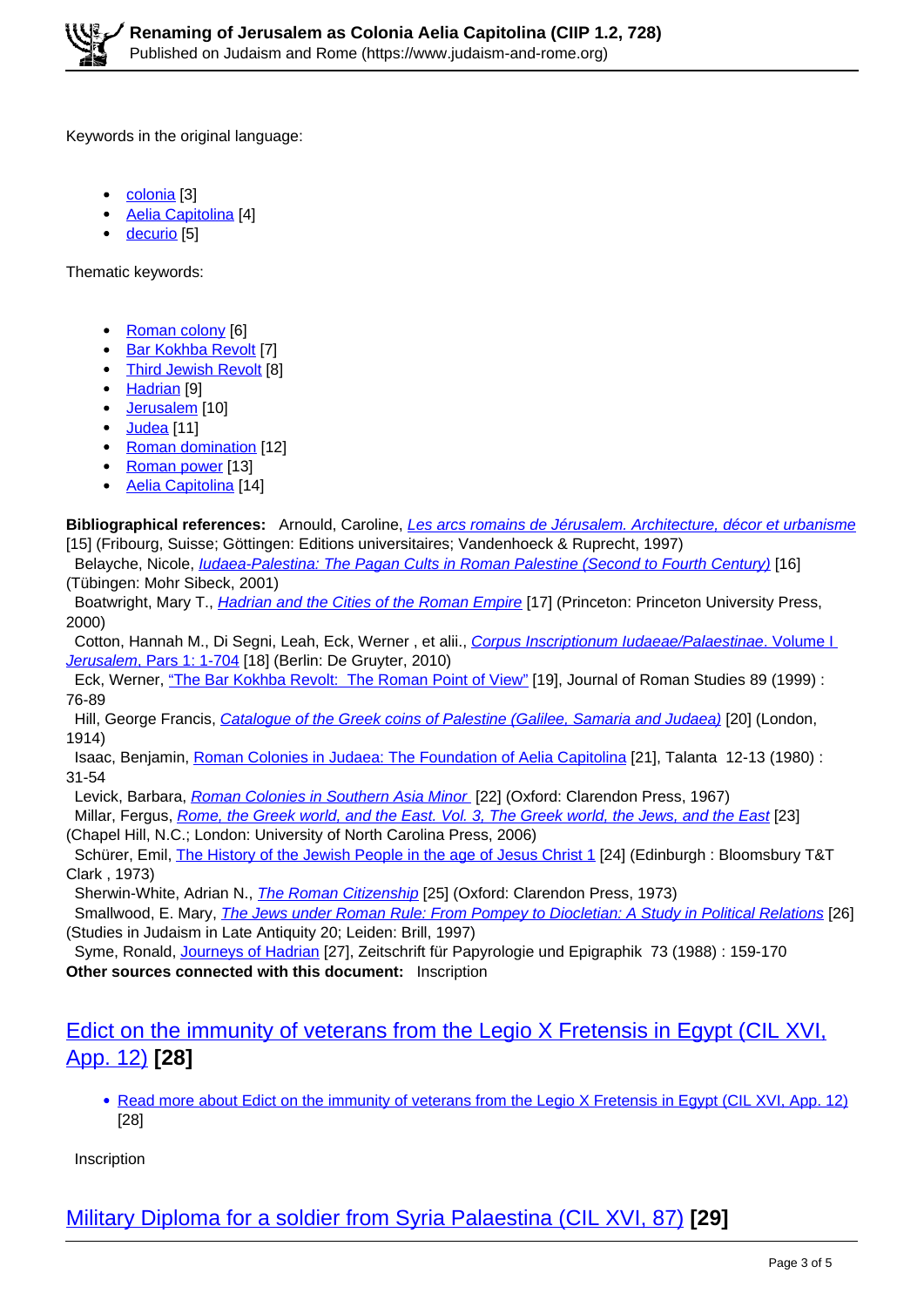• Read more about Military Diploma for a soldier from Syria Palaestina (CIL XVI, 87) [29]

Inscription

## Dedication to Sextus Julius Severus, consular legate of Judea (CIL III, 2830) **[30]**

• Read more about Dedication to Sextus Julius Severus, consular legate of Judea (CIL III, 2830) [30]

Inscription

## Haterius Nepos, Arabia, and the Bar Kokhba revolt **[31]**

The governor of Arabia, Titus Haterius Nepos, is honoured as a benefactor after the Bar Kokhba revolt.

• Read more about Haterius Nepos, Arabia, and the Bar Kokhba revolt [31]

Text

### Cassius Dio, Roman History LXIX.12.1 **[32]**

The foundation of the colony of Aelia Capitolina.

Read more about Cassius Dio, Roman History LXIX.12.1 [32]

Numismatic item

# City-Coin of Aelia Capitolina depicting the head of Hadrian and the ceremonial foundation of the city (130 CE) **[33]**

• Read more about City-Coin of Aelia Capitolina depicting the head of Hadrian and the ceremonial foundation of the city (130 CE) [33]

**Realized by:** 

Caroline Barron **[34]**



**Source URL:** https://www.judaism-and-rome.org/renaming-jerusalem-colonia-aelia-capitolina-ciip-12-728

#### **Links**

[1] https://www.judaism-and-rome.org/renaming-jerusalem-colonia-aelia-capitolina-ciip-12-728 [2] http://judaism-and-rome.cnrs.fr/foundation-dacica-cil-iii-1443